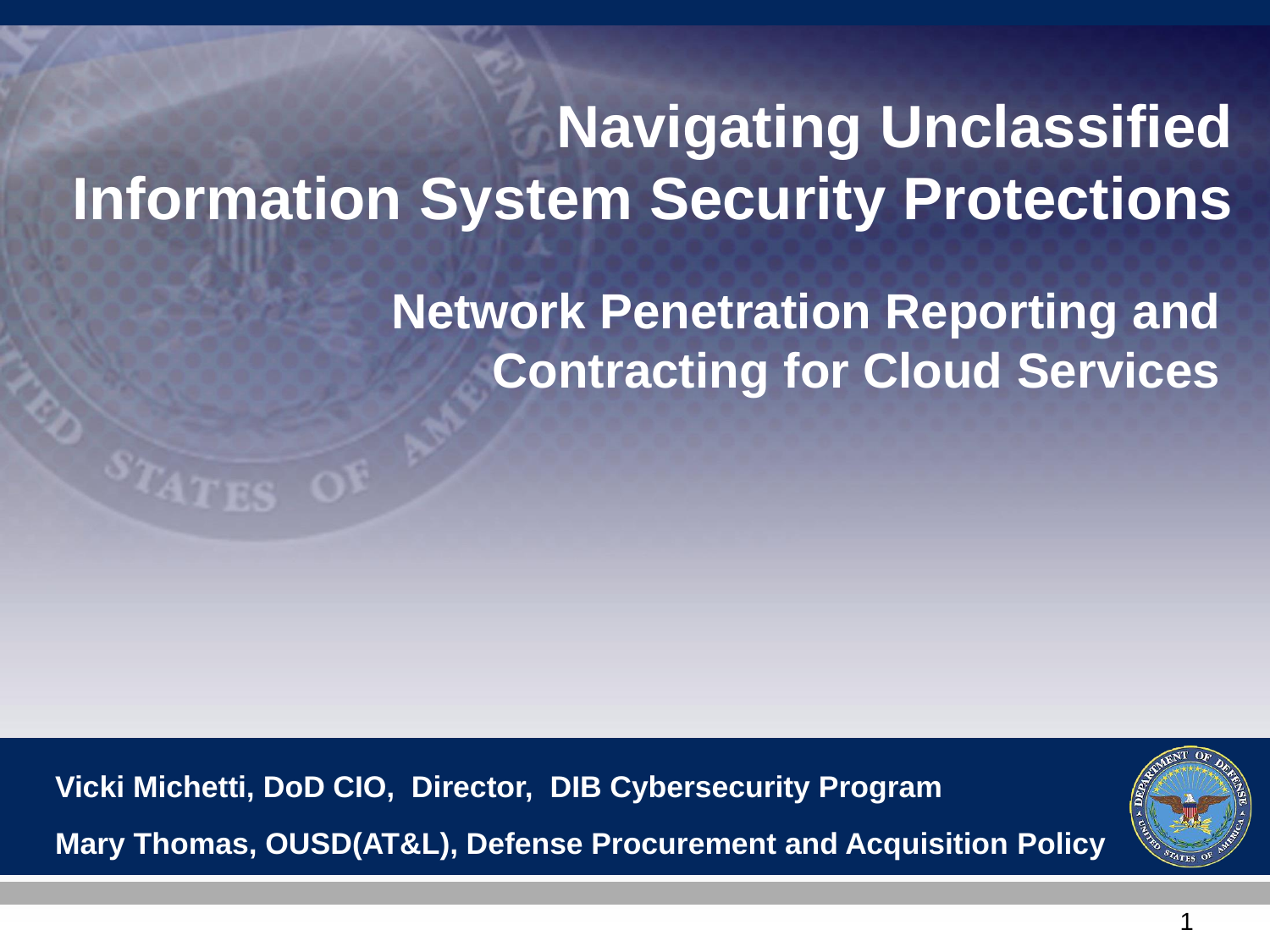

- **DFARS Case 2013-D018, Network Penetration Reporting and Contracting for Cloud Services**
	- **Safeguarding Covered Defense Information (CDI)**
		- **Adequate Security to Safeguard Covered Defense Information**
		- **Cyber Incident Reporting**
		- **Damage Assessment**
	- **Cloud Computing/Contracting for Cloud Services**
- **Moving Forward**
- **Resources**

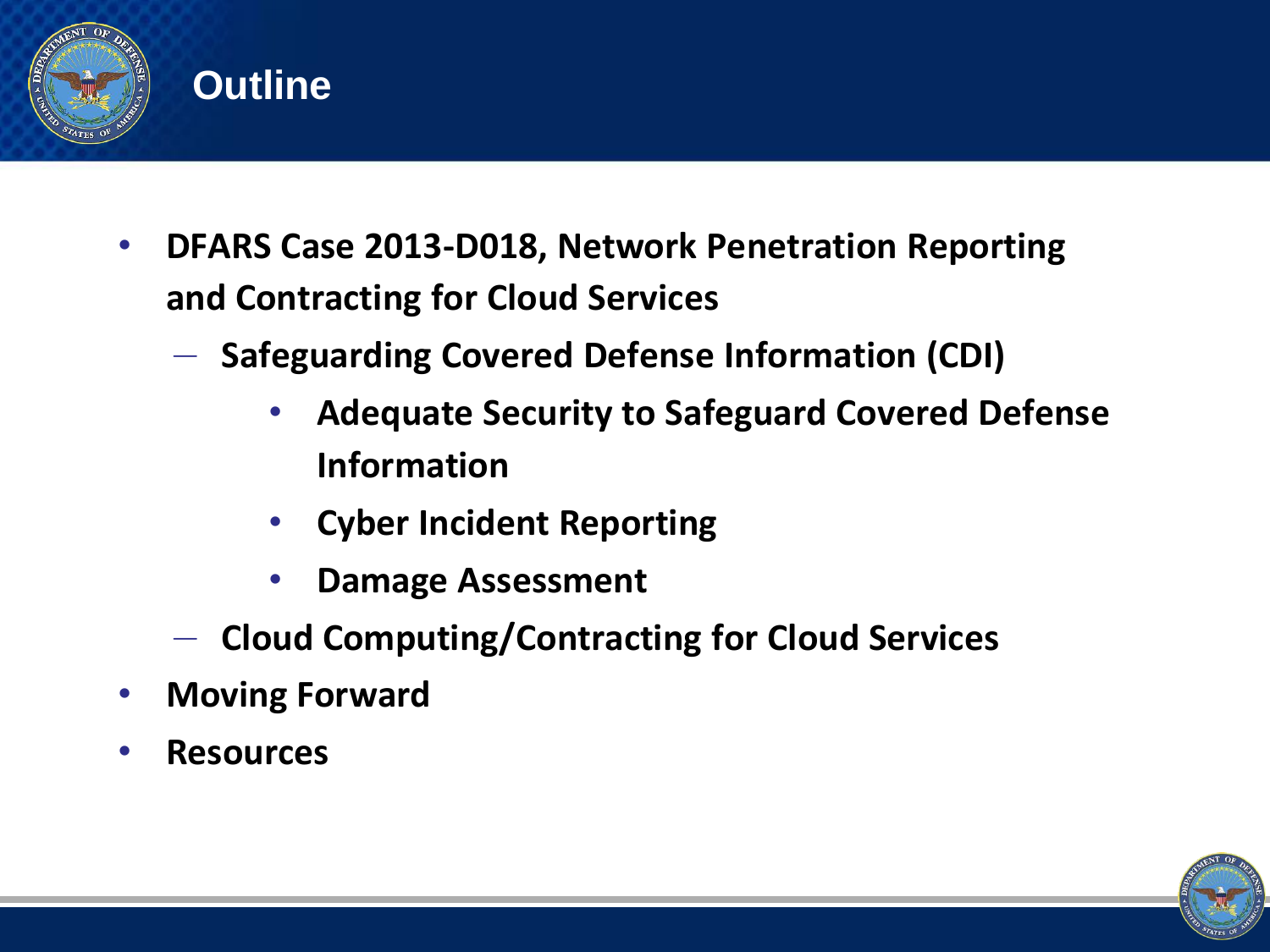

**Network Penetration Reporting and Contracting for Cloud Services** 

**DFARS Case 2013-D018, Network Penetration Reporting and Contracting for Cloud Services, 2nd interim rule effective on December 30, 2015**

- **Revises the DFARS to implement Section 941 of NDAA for FY13, Section 1632 of NDAA for FY15 (codified at 10 U.S.C. §§ 393 & 391), and DoD policy and procedures for use when contracting for cloud computing services**
- **Includes 3 clauses and 2 provisions:**

| <b>Safeguarding</b><br><b>Covered</b><br><b>Defense</b><br><b>Information</b> | - (p) Section 252.204-7008, Compliance with<br>All solicitations/contracts<br><b>Safeguarding Covered Defense Information</b><br>Solicitations/contracts<br>(c) Section 252.204-7009, Limitation on the Use<br>$\rightarrow$ for services that support<br>safeguarding/reporting<br>or Disclosure of Third-Party Contractor Reported<br><b>Cyber Incident Information</b><br>(c) Section 252.204-7012, Safeguarding Covered<br>All solicitations/contracts<br><b>Defense Information and Cyber Incident Reporting</b> |
|-------------------------------------------------------------------------------|-----------------------------------------------------------------------------------------------------------------------------------------------------------------------------------------------------------------------------------------------------------------------------------------------------------------------------------------------------------------------------------------------------------------------------------------------------------------------------------------------------------------------|
| <b>Contracting</b><br><b>For Cloud</b><br><b>Services</b>                     | - (p) Section 252.239-7009, Representation of Use of<br>Solicitations and<br><b>Cloud Computing</b><br>contracts for<br><b>IT</b> services<br>(c) Section 252.239-7010, Cloud Computing Services                                                                                                                                                                                                                                                                                                                      |

#### Unclassified

3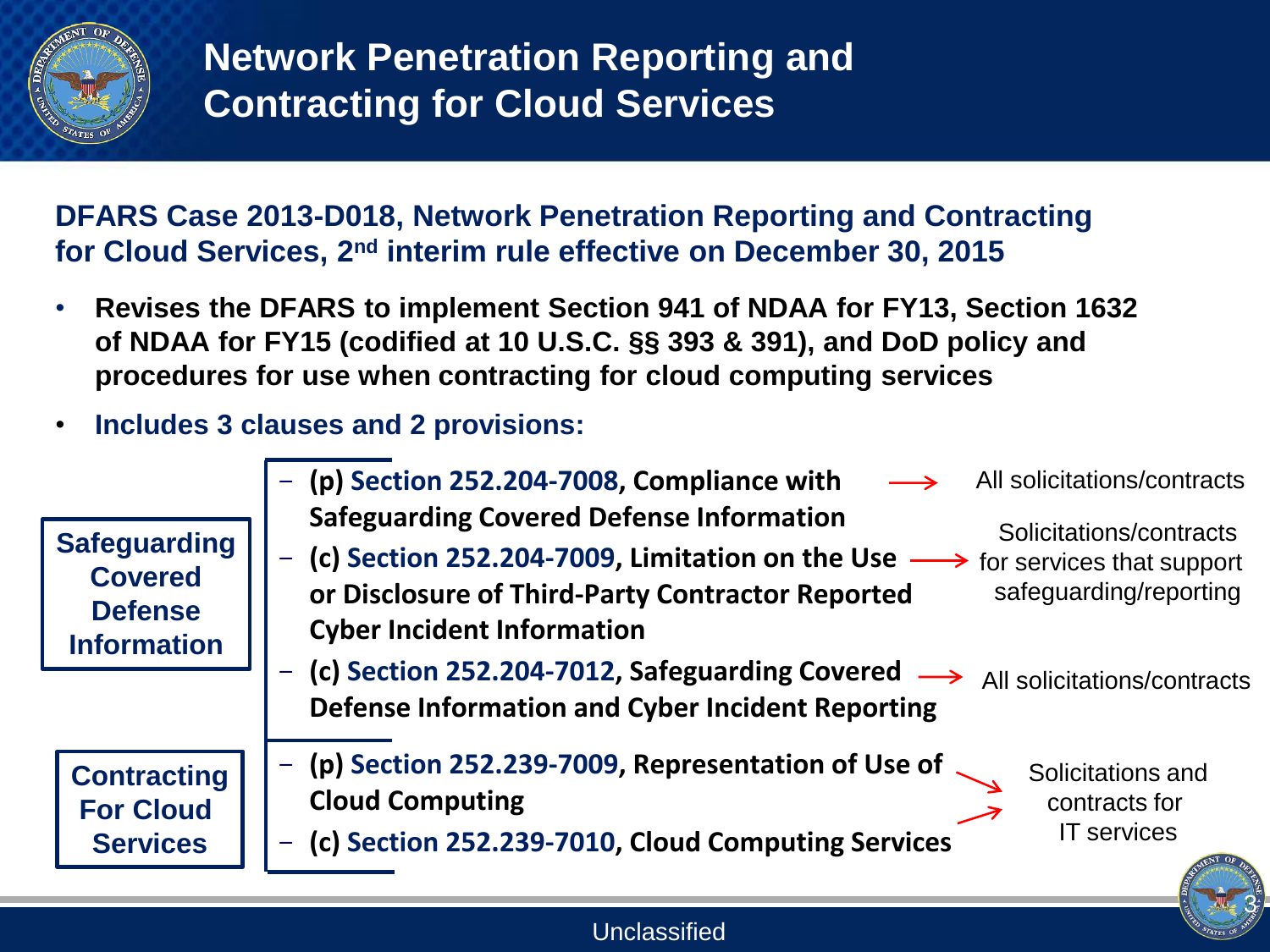#### **Unclassified Information System Security Protections**

#### **Elements that drive appropriate protections**: **The information system and the information**

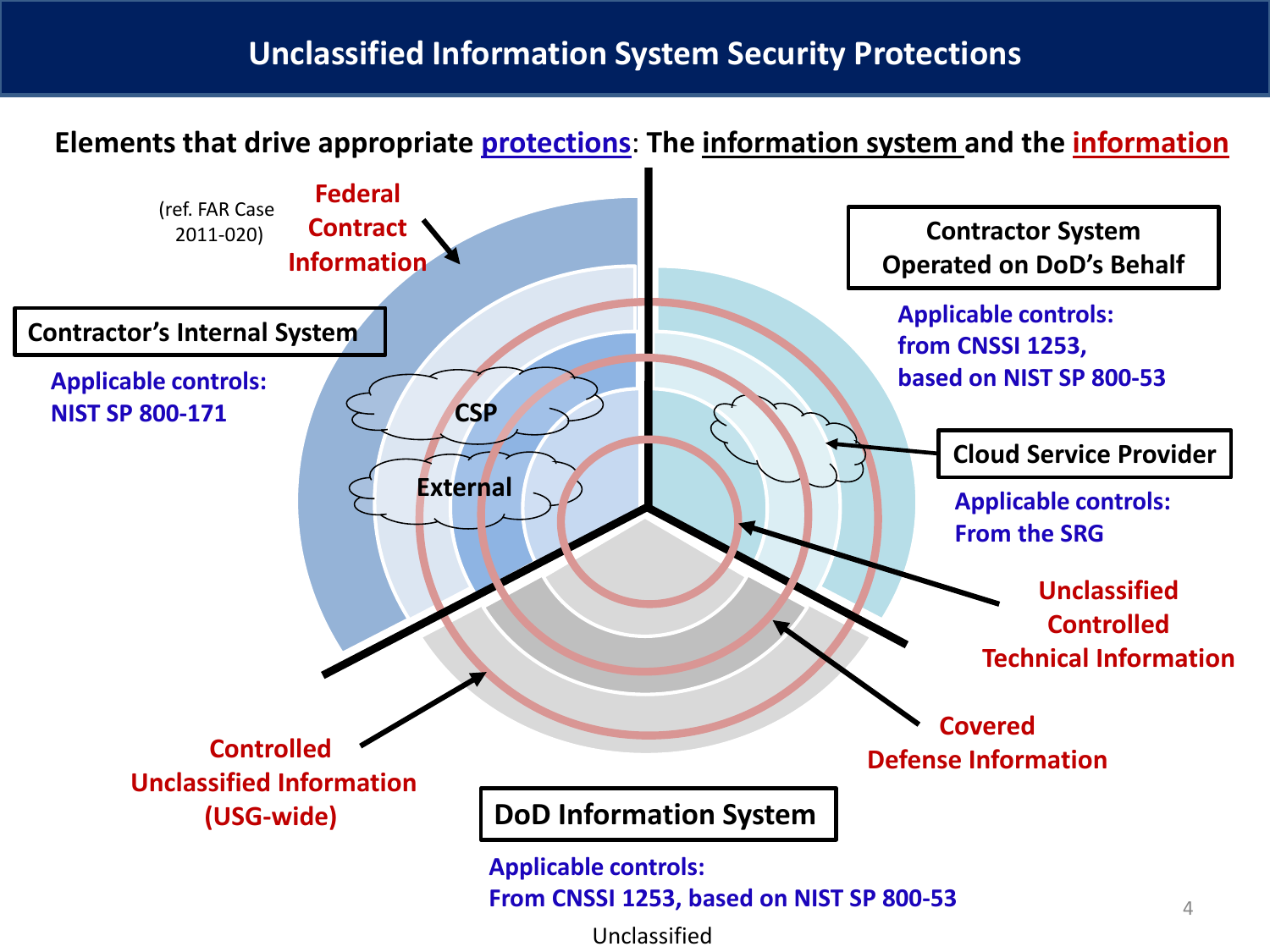

### **DFARS Clause 252.204-7012, Safeguarding Covered Defense Information and Cyber Incident Reporting**

|                                                                                              | Nov 18, 2013 (Final Rule)                                                                                                                                         | Aug 26, 2015 (Interim Rule)                                                                                                                            | Dec 30, 2015 (Interim Rule)                                                                                                              |
|----------------------------------------------------------------------------------------------|-------------------------------------------------------------------------------------------------------------------------------------------------------------------|--------------------------------------------------------------------------------------------------------------------------------------------------------|------------------------------------------------------------------------------------------------------------------------------------------|
| Scope -<br><b>What</b><br>Information?                                                       | <b>• Unclassified</b><br><b>Controlled Technical</b><br><b>Information</b>                                                                                        | <b>• Covered Defense Information</b><br><b>• Operationally Critical Support</b>                                                                        | • Covered Defense Information<br>• Operationally Critical Support                                                                        |
| <b>Adequate</b><br><b>Security -</b><br><b>What</b><br><b>Minimum</b><br><b>Protections?</b> | • Selected controls in<br><b>NIST SP 800-53,</b><br><b>Security and Privacy</b><br><b>Controls for Federal</b><br><b>Information Systems</b><br>and Organizations | • NIST SP 800-171, Protecting<br><b>Controlled Unclassified</b><br>Information on <b>Nonfederal</b><br><b>Information Systems and</b><br>Organizations | • NIST SP 800-171, Protecting<br><b>Controlled Unclassified</b><br>Information on Nonfederal<br>Information Systems and<br>Organizations |
| When?                                                                                        | • Contract Award                                                                                                                                                  | • Contract Award<br>$\cdot$ Oct 8, 2015 Deviation -<br>Security Requirement 3.5.3,<br>within 9 months of Award                                         | • As soon as practical,<br>but NLT Dec 31, 2017                                                                                          |

- Due to the differences in the multiple versions of DFARS Clause 252.204-7012, amending the contract requires PCO authority and contractor signature (e.g., a bilateral agreement).
- There is nothing however that precludes a Contracting Officer from considering a modification of the contract upon request of the contractor.

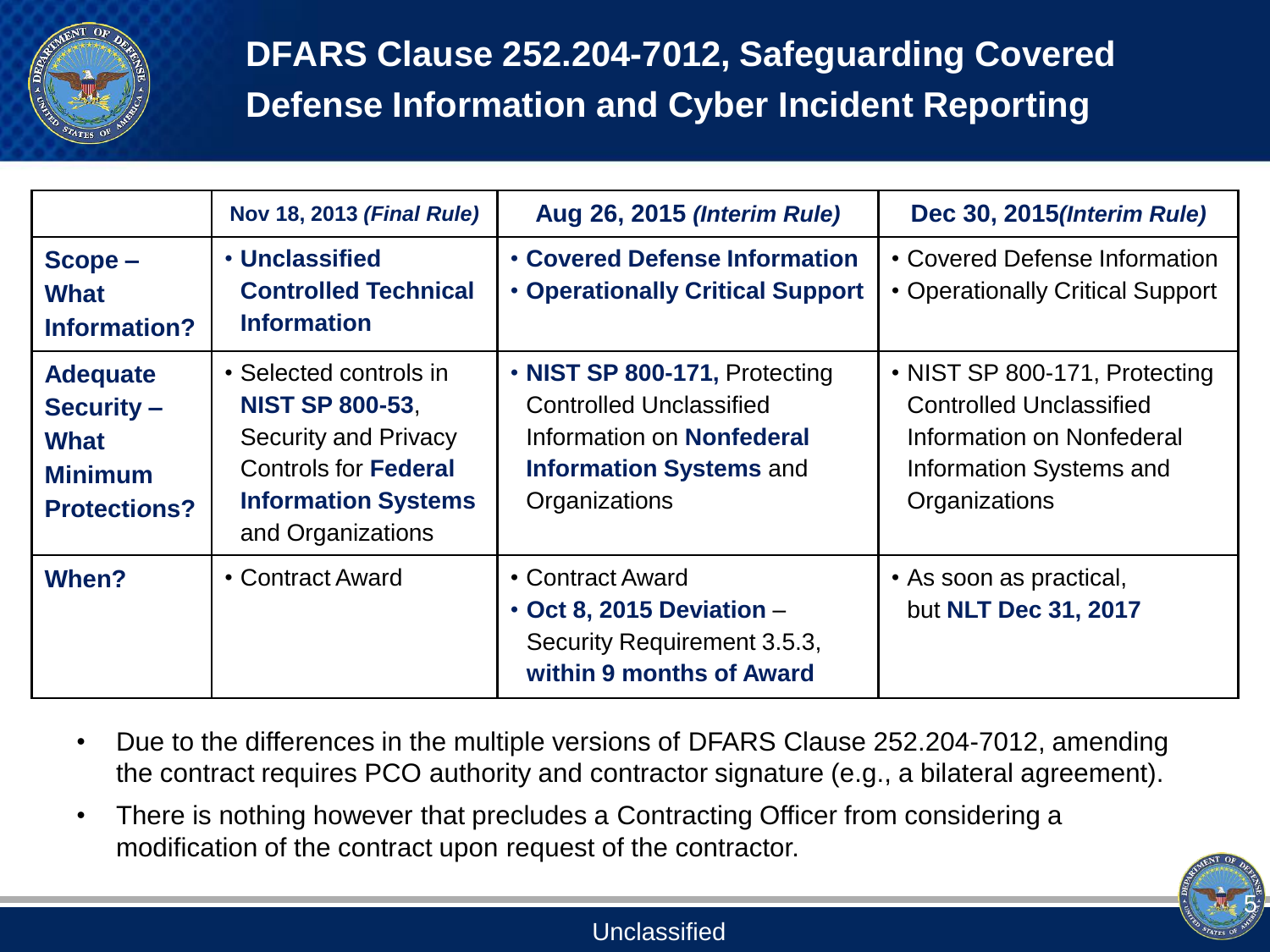

**2**

## **What is Covered Defense Information?**

**Three conditions apply:**

**Unclassified information that is provided to the contractor by or on behalf of DoD in connection with the performance of the contract; or**

**1 Unclassified information that is collected, developed, received, transmitted, used, or stored by or on behalf of the contractor in support of the performance of the contract;** 

**Falls in any of the following categories:**

- **Controlled technical information**
- **Critical information (operations security)**
- **Export control**
	- **Any other information, marked or otherwise identified in the contract, that requires safeguarding or dissemination controls pursuant to and consistent with law, regulations, and Government-wide policies**

**3 Is identified in the contract, task order, or delivery order**

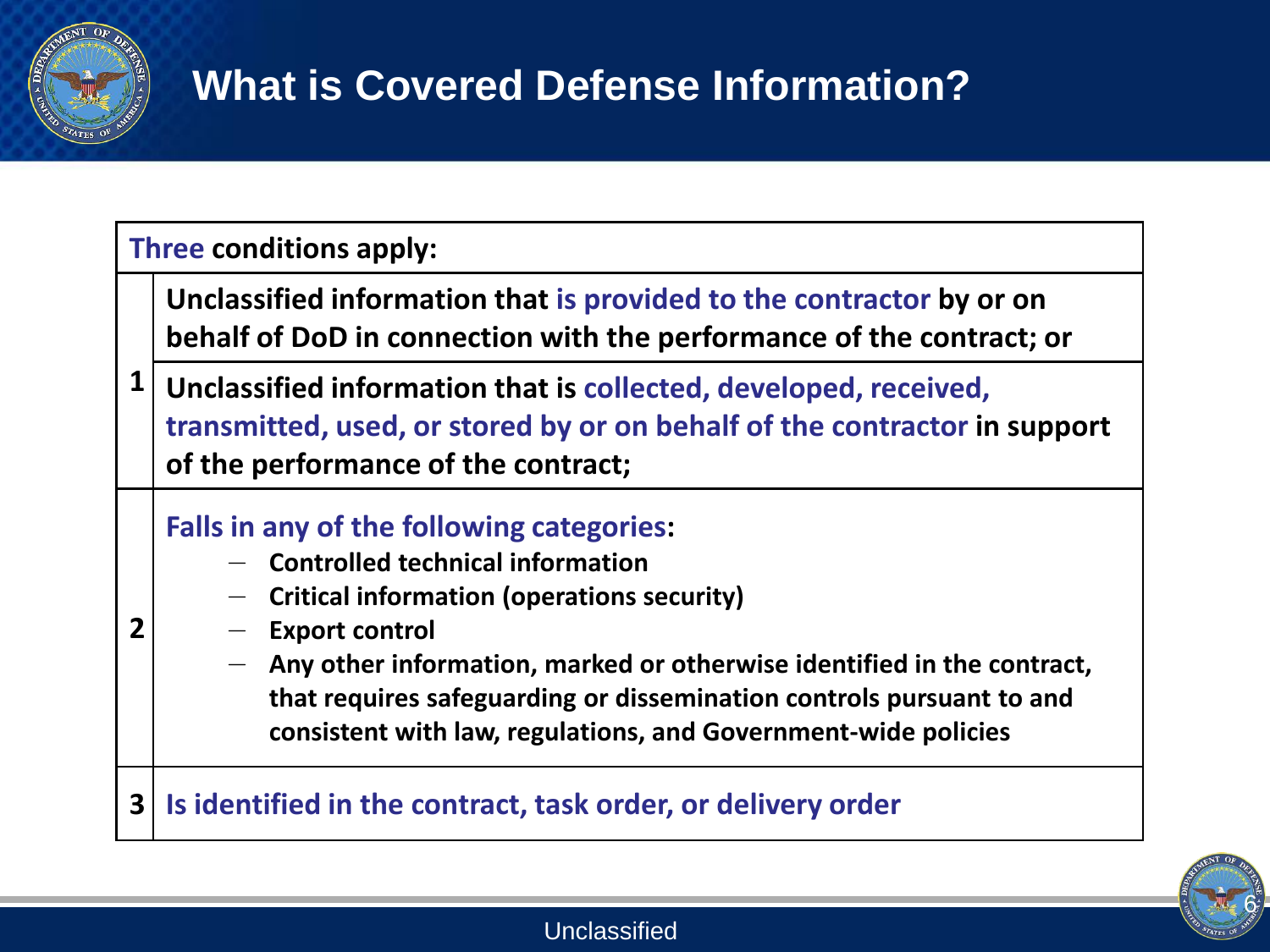

**DFARS Clause 252.204-7012: Safeguarding Covered Defense Information and Cyber Incident Reporting** *(effective December 30, 2015)*

**(b) To provide adequate security, the Contractor shall—**

- **(1) Implement information systems security protections on all covered contractor information systems including, at a minimum—**
	- **(ii) For covered contractor information systems …**
		- **(A) The security requirements in NIST SP 800-171 as soon as practical, but not later than Dec 31, 2017…**

**Q: Does the Government intend to monitor contractors to ensure implementation of the required security requirements?**

**A: The DFARS rule did not add any unique or additional requirement for the Government to monitor contractor implementation of required security requirements. Contractor compliance with these requirements are subject to existing, generally applicable, contractor compliance monitoring mechanisms.**

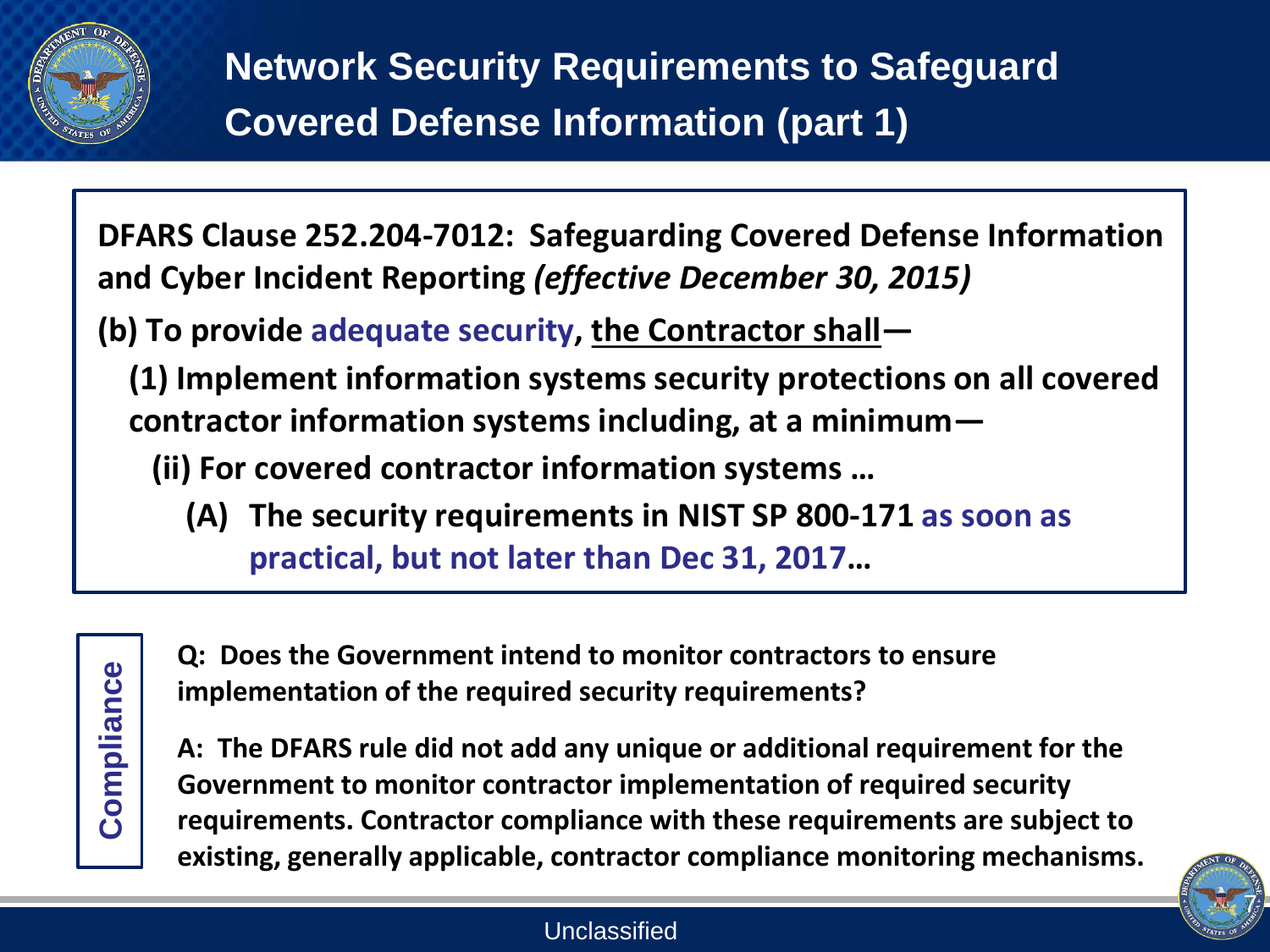

### **NIST SP 800-171, Protecting CUI in Nonfederal Information Systems and Organizations**

- **Developed for use on contractor and other nonfederal information systems to protect CUI** *(published June 2015)*
	- **Replaces use of selected security controls from NIST SP 800-53, Security and Privacy Controls for Federal Information Systems and Organizations in original DFARS Clause 252.204-7012** *(November 18, 2013)*
- **Enables contractors to comply using systems and practices likely already in place**
	- **Intent is not to require the development or acquisition of new systems to process, store, or transmit CUI when existing systems comply**
	- **Requirements are performance-based, significantly reduce unnecessary specificity, and are more easily applied to existing systems.**
- **Provides standardized/uniform set of requirements for all CUI security needs** 
	- **Allows nonfederal organizations to consistently implement safeguards for the protection of CUI (i.e., one CUI solution for all customers)**
	- **Allows contractor to implement alternative, but equally effective, security measures to satisfy CUI security requirements**

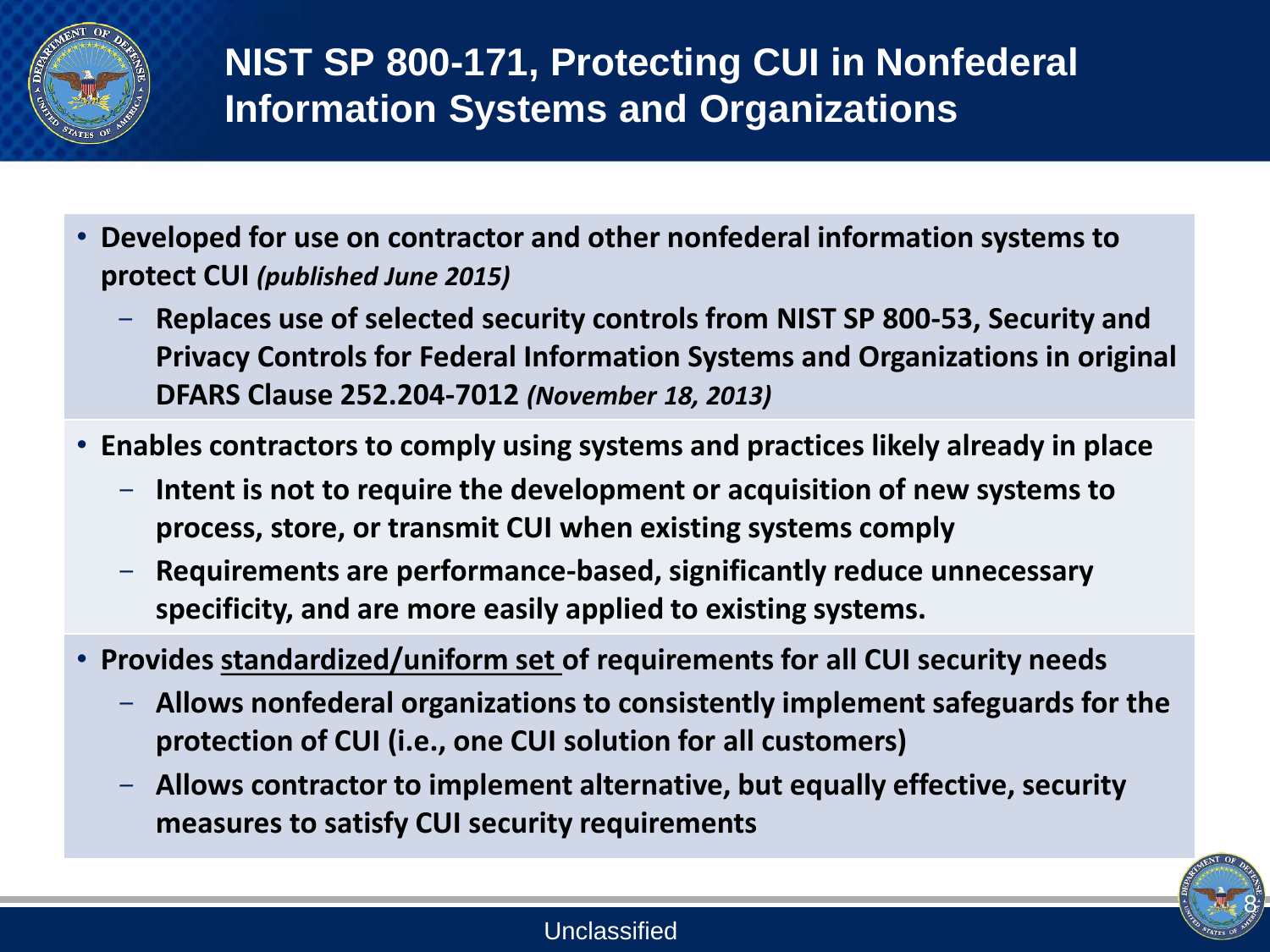

- **The Contractor shall notify DoD CIO within 30 days of contract award of any security requirements not implemented at the time of contract award;**
- **If the offeror proposes to vary from NIST SP 800-171, the Offeror shall submit to the Contracting Officer, a written explanation of -**
	- **Why security requirement is not applicable; or**
	- **How an alternative but equally effective security measure is used to achieve equivalent protection**

**DFARS Clause 252.204-7012 (b)(2) Apply other information systems security measures when the Contractor reasonably determines that information systems security measures, in addition to those identified in paragraph (b)(1) of this clause, may be required to provide adequate security in a dynamic environment based on an assessed risk or vulnerability.**

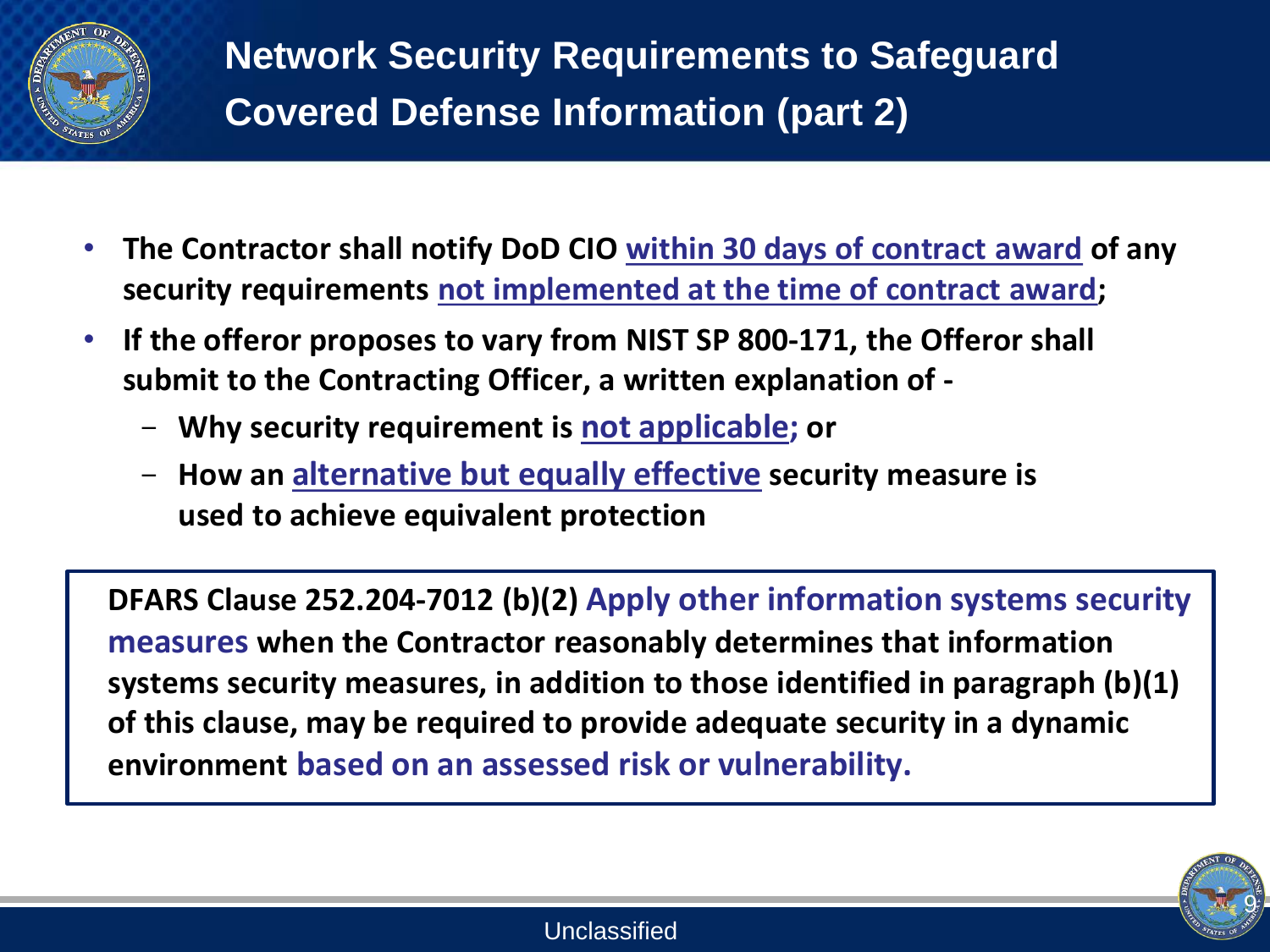

#### **DFARS 252.204-7012 (c) Cyber incident reporting requirement.**

**(1) When the Contractor discovers a cyber incident that affects a covered contractor information system or the covered defense information residing therein, or that affects the contractor's ability to perform the requirements of the contract that are designated as operationally critical support, the Contractor shall—**

- **(i) Conduct a review for evidence of compromise …**
- **(ii) Rapidly report cyber incidents to DoD …**

**DFARS 252.204-7012 (d) Malicious Software. The Contractor or subcontractors that discover/isolate malicious software… shall submit the malicious software in accordance with instructions provided by the Contracting Officer.**

> **The Contractor should never submit malicious software directly to the Contracting Officer**

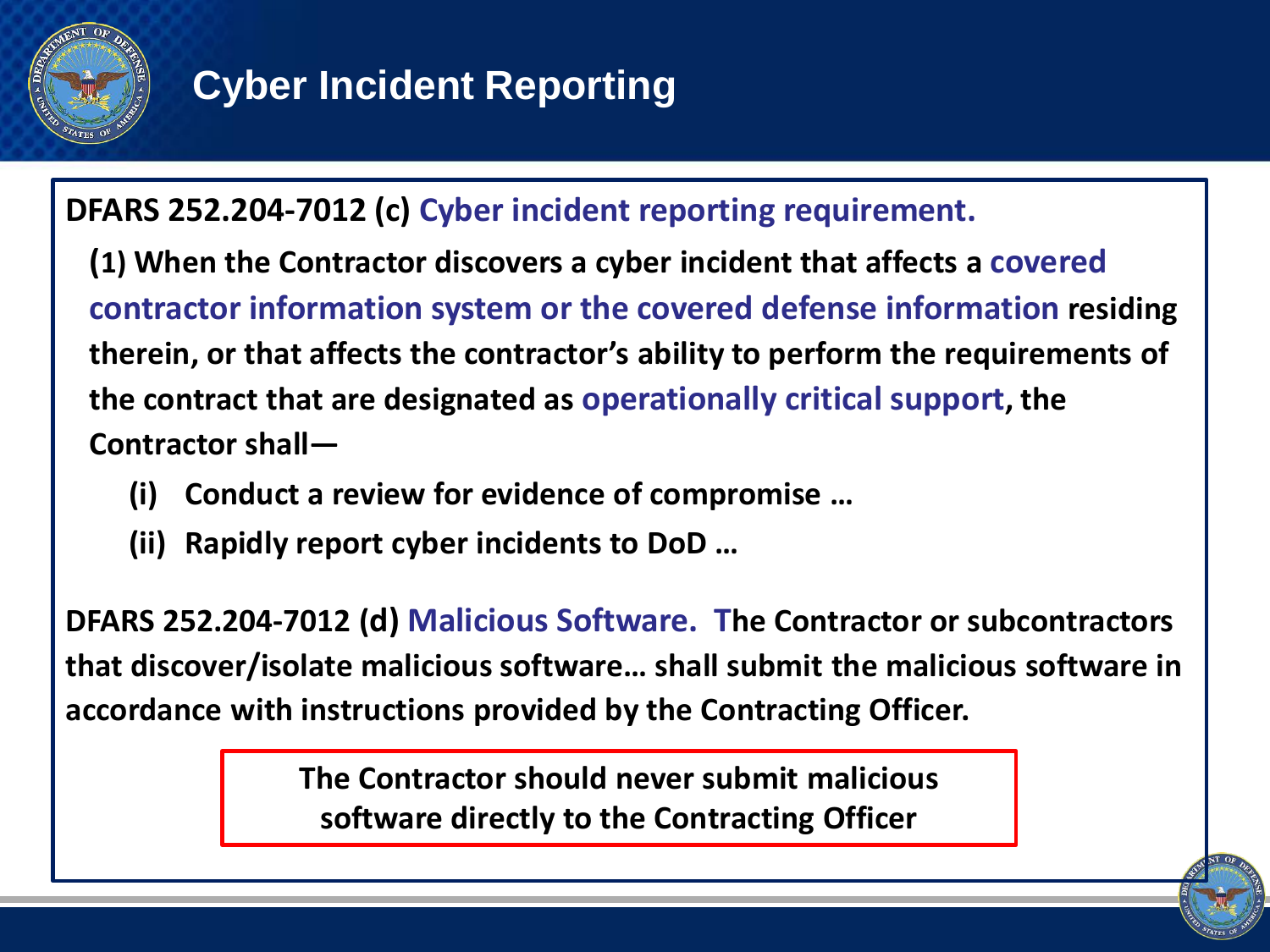

- **Supplies or services designated by the Government as critical for airlift, sealift, intermodal transportation services, or logistical support that is essential to the mobilization, deployment, or sustainment of the Armed Forces in a contingency operation.**
	- **Operationally Critical Support is an "activity" performed by the contractor.**
	- **DFARS does not require security protections for contractor information systems that are used to provide operationally critical support –- but do not otherwise store or process CDI**
	- **The requirement is for the contractor to report a cyber incident that affects the contractor's ability to perform the requirements of the contract that are designated as operationally critical support.**

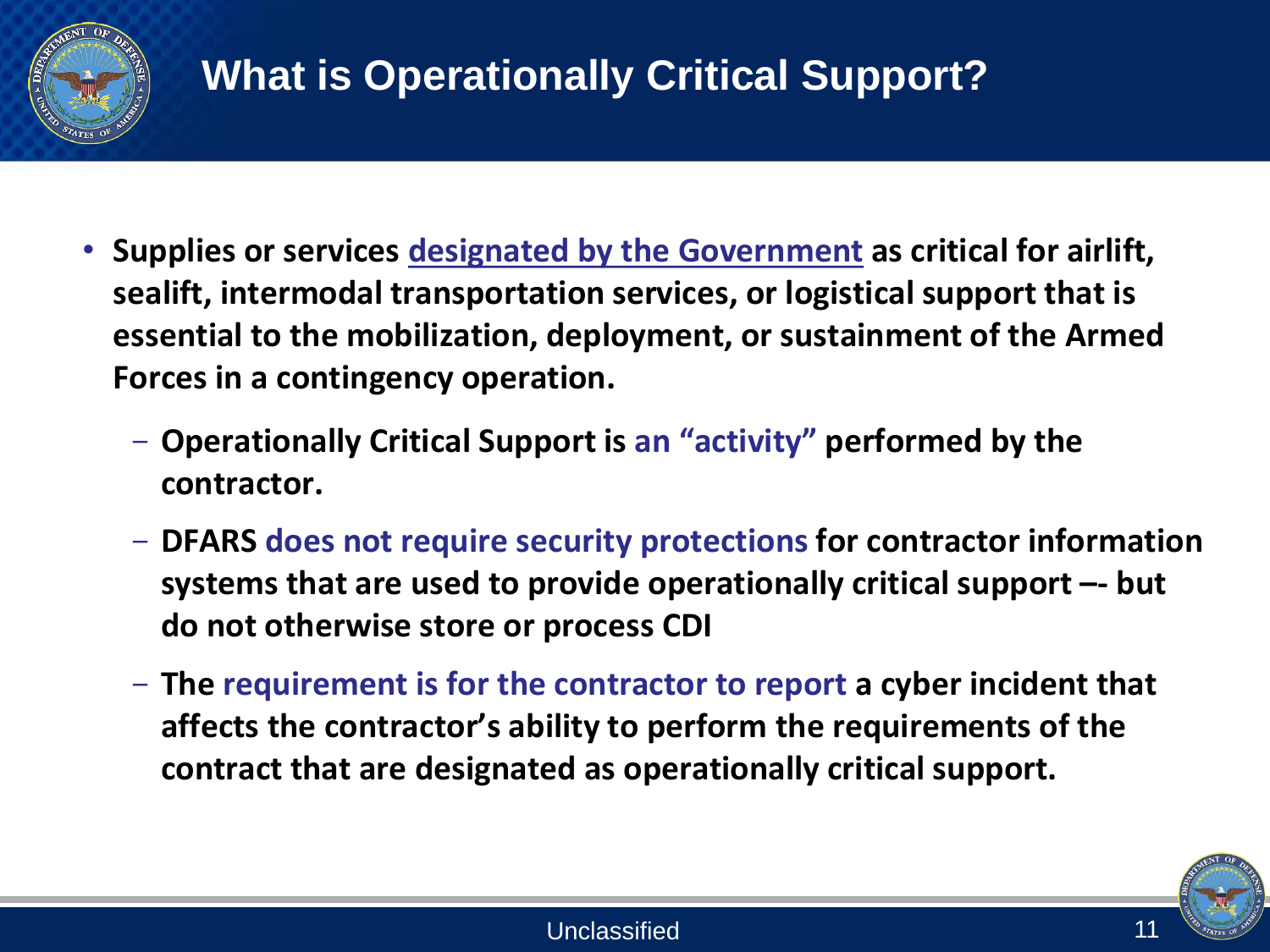

**What is a cyber incident? Actions taken through the use of computer networks that result in a compromise or an actual or potentially adverse effect on an information system and/or the information residing therein**

- **When DFARS Clause 252.204-7012 is included in a subcontract, subcontractors are required to rapidly report cyber incidents directly to DoD.** 
	- **Subcontractors must also provide the incident report number, automatically assigned by DoD, to their prime Contractor as soon as practicable**

#### **Where do contractors/subcontractors report?**

• **DC3 is the single DoD focal point for receiving all cyber incident reporting affecting unclassified networks of DoD contractors**

> **All reporting will be via the Incident Collection Format (ICF) found at http://dibnet.dod.mil**

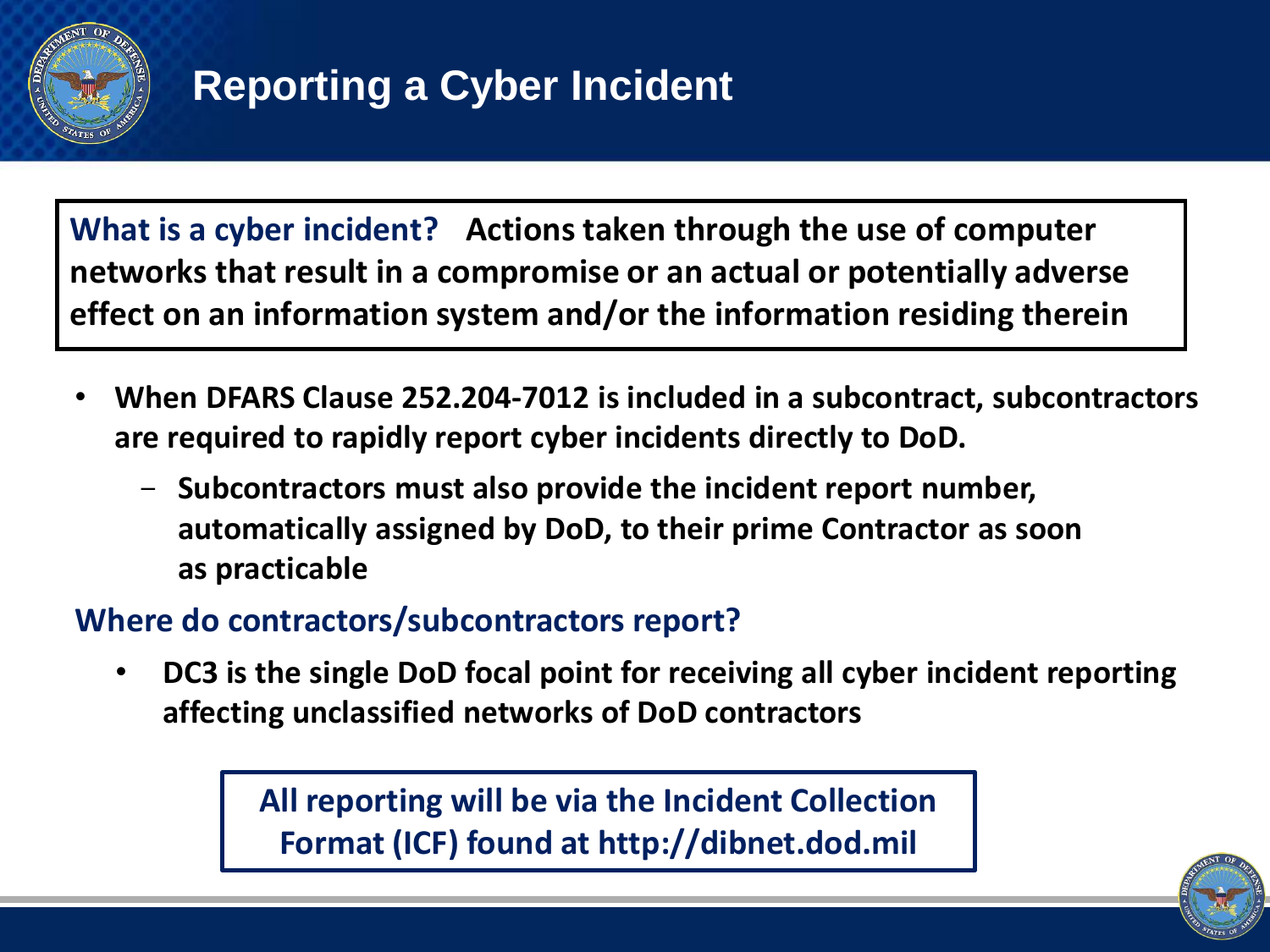**DFARS 252.204-7012 (g)** *Cyber incident damage assessment activities.*  **If DoD elects to conduct a damage assessment, the Contracting Officer will request that the Contractor provide all of the damage assessment information gathered in accordance with paragraph (e)\* of this clause.** *\*(e) Media preservation and protection* 

**Purpose of damage assessment:**

- **To understand impact of compromised information on U.S. military capability underpinned by technology**
- **Initiated after review of reported cyber incident**
- **Focused on determining impact of compromised intellectual property, not on mechanism of cyber intrusion**
- **An assessment is not possible without access to compromised material**

#### Unclassified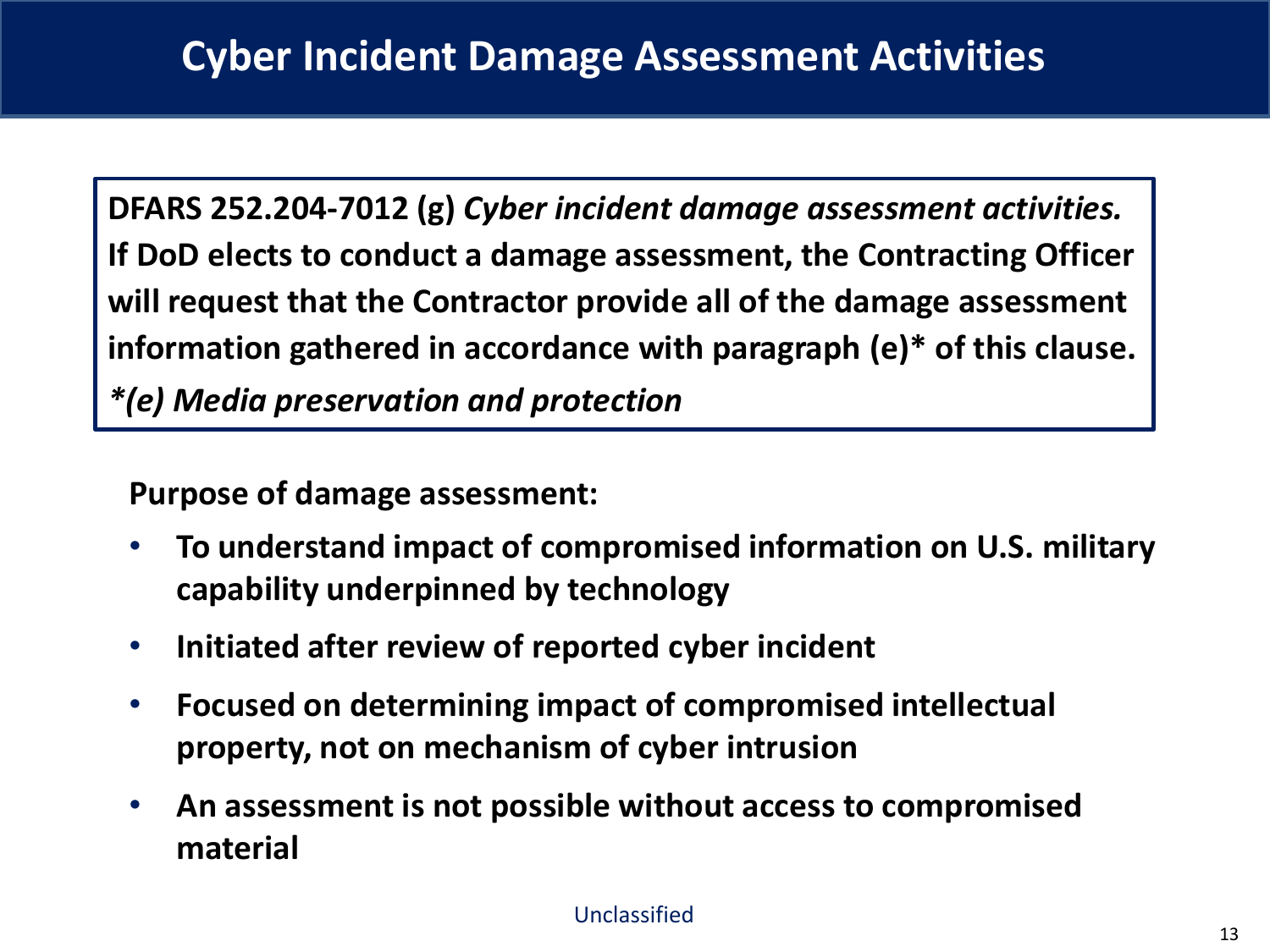

### **Safeguarding Covered Defense Information What** *IS* **and is** *NOT* **Covered**

- **Scope of Clause: Applies to contracts/subcontracts requiring contractors/subcontractors to safeguard** *covered defense information* **that resides in/transits through covered systems**
- **Flowdown: The Contractor shall include Clause in subcontracts, or similar contractual instruments, for operationally critical support, or for which subcontract performance will involve a covered contractor information system…**

| <b>What Is Covered?</b>        | <b>What is Not Covered?</b>                                        |  |
|--------------------------------|--------------------------------------------------------------------|--|
| The contractor's internal      | Government owned systems, systems operated                         |  |
| information system(s)          | on-behalf-of the government, military systems and facilities       |  |
| Req't for DoD to identify/mark | Changes to existing marking requirements for covered defense       |  |
| covered defense information    | information, FOUO markings                                         |  |
| Security controls to safeguard | Verification, validation, certification or accreditation (e.g. RMF |  |
| covered defense information    | Authorization to Operate) of the contractor's system               |  |
| Single DoD focal point for     | Cyber incident reporting to any site other                         |  |
| receiving all incident reports | than http://dibnet.dod.mil                                         |  |

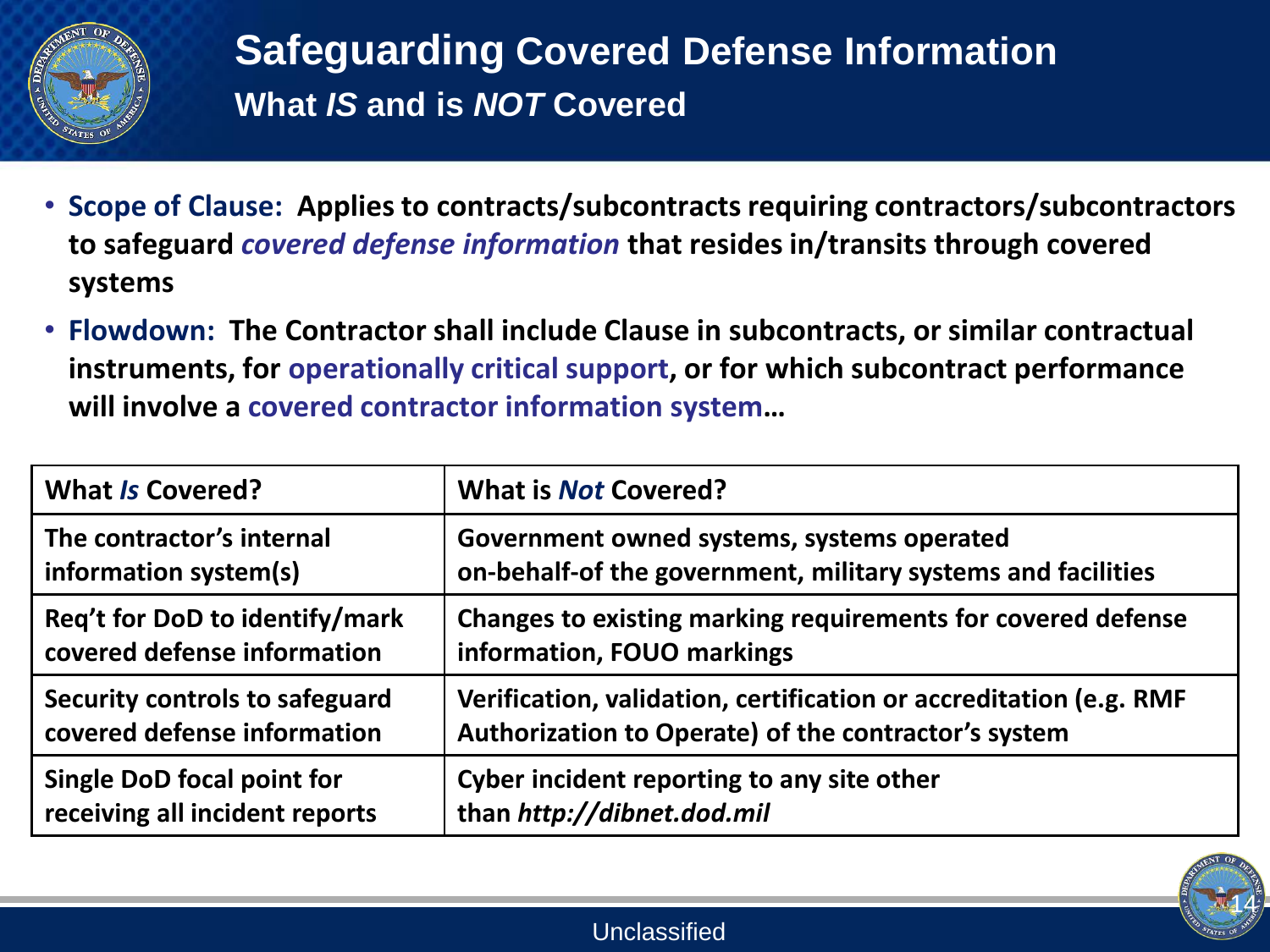

## **Contracting for Cloud Services DFARS SUBPART 239.76 and DFARS Clause 252.239-7010**

#### **DFARS subpart 239.76, Cloud Computing:**

- **Implements policy developed by DoD CIO and the DoD Cloud Computing Security Requirements Guide (SRG)**
- **Directs use of DFARS Provision 252.239-7009, Representation of Use of Cloud Computing in solicitations for information technology services**
	- **Allows offeror to represent intention to utilize cloud computing services in performance of the contract or not.**
- **Directs use of DFARS Clause 252.239-7010, Cloud Computing Services in solicitations and contracts for information technology services**
	- **Provides standard contract language for the acquisition of cloud computing services, including access, security, and reporting requirements**
	- **Ensure uniform application of DoD's policies concerning Cloud Computing Services.**

**DFARS 252.239-7010(d) The Contractor shall report all cyber incidents that are related to the cloud computing service provided under this contract. Reports shall be submitted to the Department of Defense via http://dibnet.dod.mil/.**

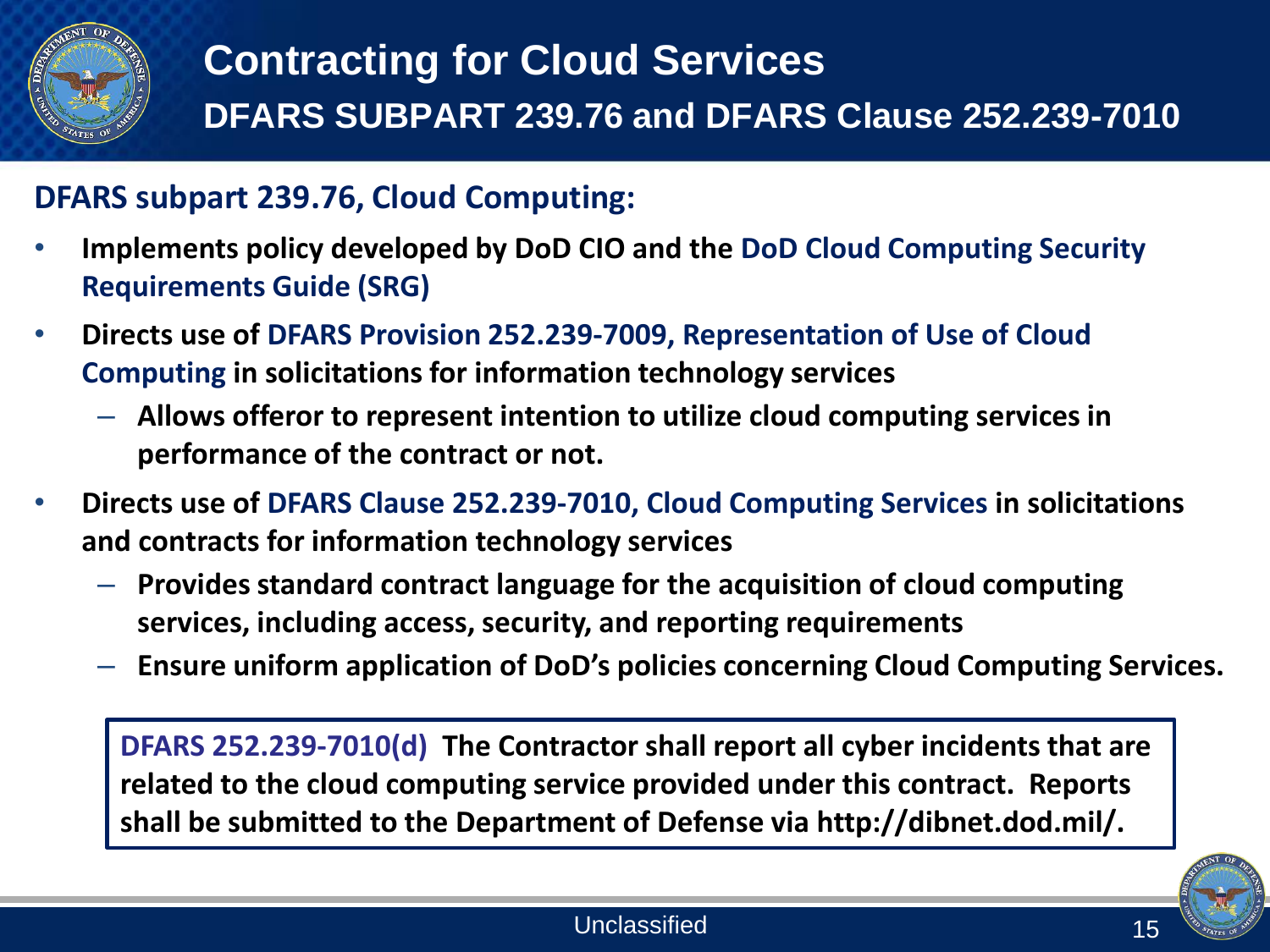

- **Scope of Clause: Applies when using cloud computing to provide information technology services in the performance of the contract.**
- **Flowdown: The Contractor shall include the substance of the clause in all subcontracts that involve or may involve cloud services, including subcontracts for commercial items.**

| <b>What Is Covered?</b><br><b>DoD Cloud Computing SRG applies</b>                                                               | <b>What is Not Covered?</b>                                                                                                                                                                                                                                                                          |  |
|---------------------------------------------------------------------------------------------------------------------------------|------------------------------------------------------------------------------------------------------------------------------------------------------------------------------------------------------------------------------------------------------------------------------------------------------|--|
| • A cloud solution is being used to process<br>data on the DoD's behalf                                                         | • A contractor uses his own internal cloud<br>solution to do his processing related to                                                                                                                                                                                                               |  |
| • DoD is contracting with Cloud Service<br>Provider to host/process data in a cloud                                             | meeting a DoD contract requirement to<br>develop/deliver a product, i.e., as part of the<br>solution for his internal contractor system.<br>- Example: Contractor is developing the<br>next generation tanker, and uses his<br>internal cloud for the engineering design.<br>NIST SP 800-171 applies |  |
| • Cloud solution is being used for processing<br>what we (the DoD) would normally do<br>ourselves but have decided to outsource |                                                                                                                                                                                                                                                                                                      |  |

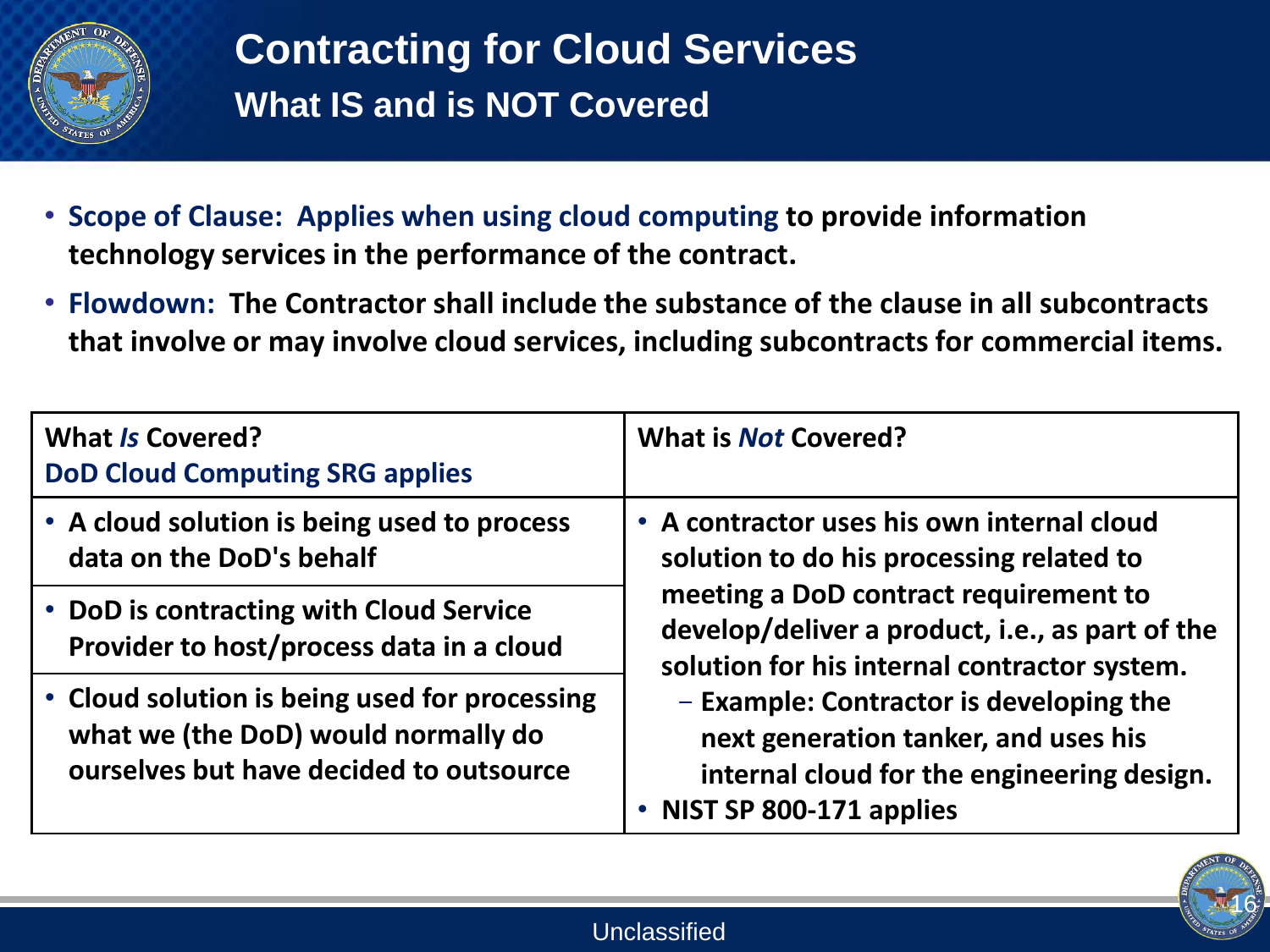

- **The public comment period for the 1st interim rule (published Aug 26, 2015) closed on November 20, 2015**
- **The public comment period for the 2nd interim rule (published Dec 30, 2015) closed February 29, 2016**
- **All comments received will be considered in the formation of a single final rule**
- **DPAP, DoD CIO, and DASD(SE) are currently drafting the final rule**

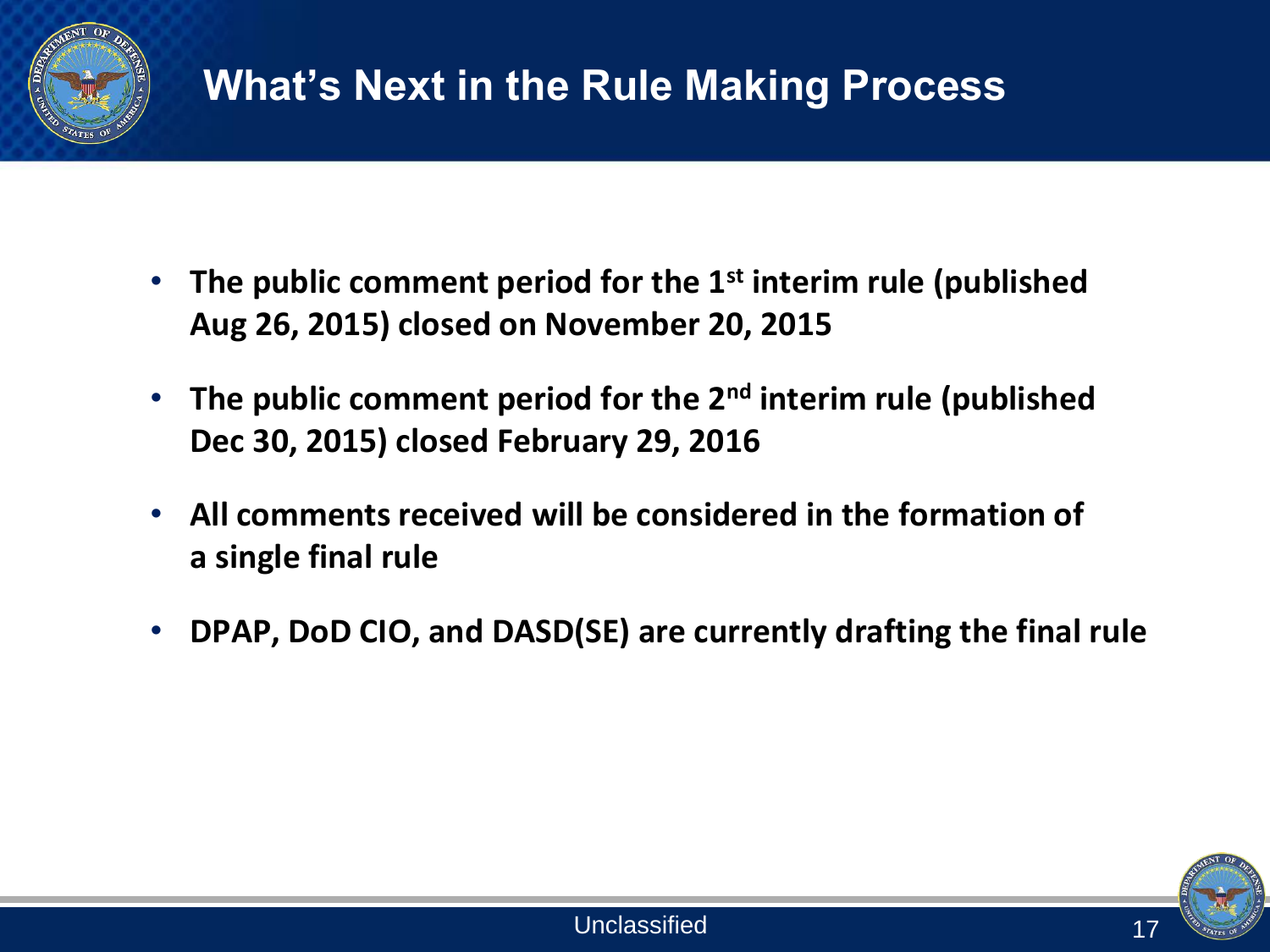

### **Resources**

- **DPAP Website/DARS/DFARS and PGI (http://www.acq.osd.mil/dpap/dars/dfarspgi/current/index.html)**
	- **DFARS Subpart 204.73 and PGI 204.73 - Safeguarding Covered Defense Information and Cyber Incident Reporting**
	- **SUBPART 239.76 and PGI 239.76 – Cloud Computing**
	- **252.204-7008 Compliance with Safeguarding Covered Defense Information Controls.**
	- **252.204-7009 Limitations on the Use or Disclosure of Third-Party Contractor Reported Cyber Incident Information**
	- **252.204-7012 Safeguarding Covered Defense Information and Cyber Incident Reporting**
	- **252.239-7009 Representation of Use of Cloud Computing**
	- **252.239-7010 Cloud Computing Services**
	- **Frequently Asked Questions**
- **NIST SP 800-171 (http://nvlpubs.nist.gov/nistpubs/SpecialPublications/NIST.SP.800-171.pdf)**
- **Cloud Computing Security Requirements Guide (SRG) (http://iase.disa.mil/cloud\_security/Documents/u-cloud\_computing\_srg\_v1r1\_final.pdf)**

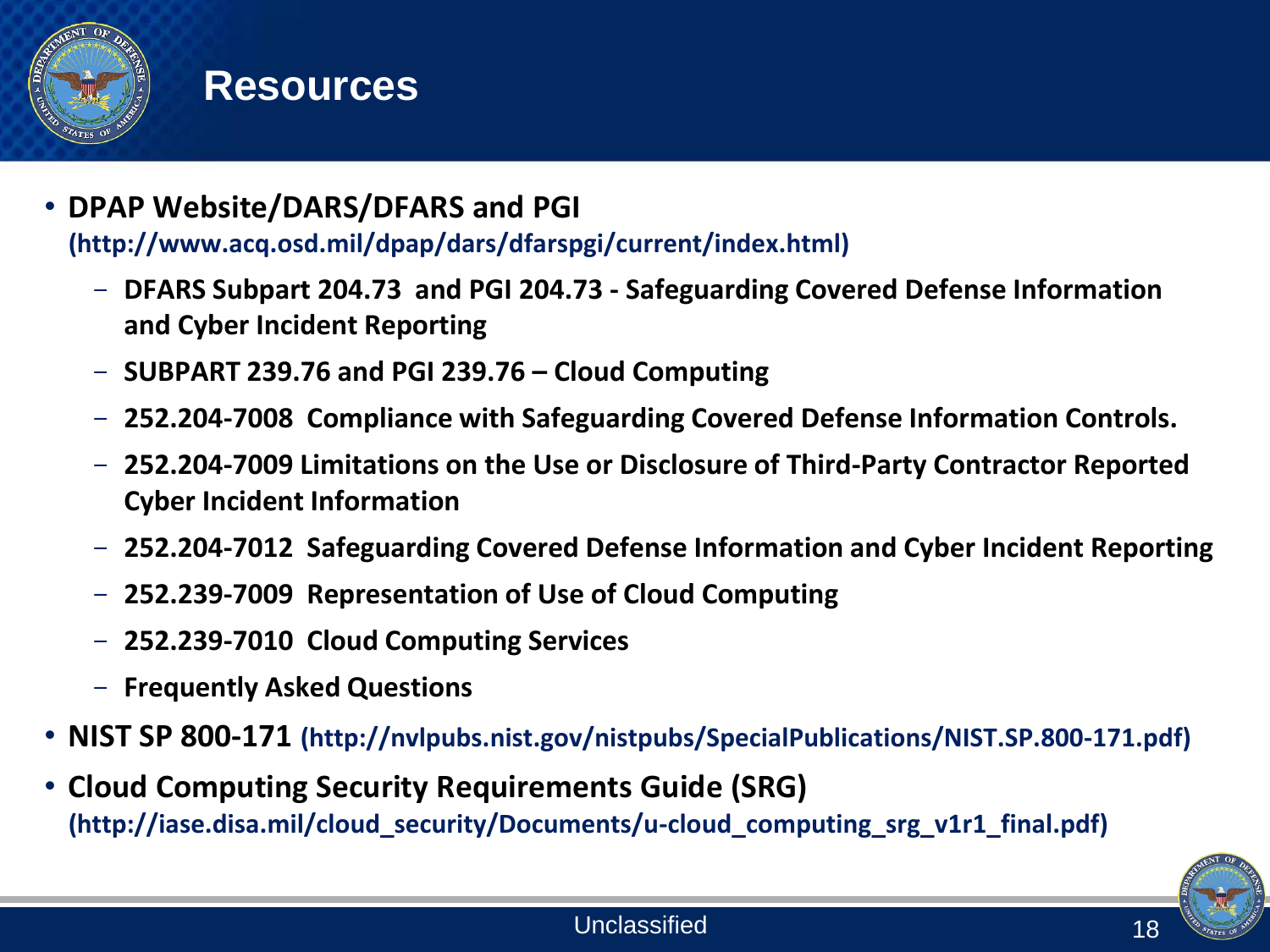

## **Resources Available to Industry**

- **United States Computer Emergency Readiness Team (US-CERT) http://www.us-cert.gov**
- **FBI InfraGard https://www.infragard.org**
- **DHS Cybersecurity Information Sharing and Collaboration Program (CISCP) https://www.dhs.gov/ciscp**
- **DHS Enhanced Cybersecurity Services (ECS) https://www.dhs.gov/enhanced-cybersecurity-services**
- **DoD's Defense Industrial Base Cybersecurity program (DIB CS program) http://www.dibnet.dod.mil**
- **Defense Security Information Exchange (DSIE) www.DSIE.org**